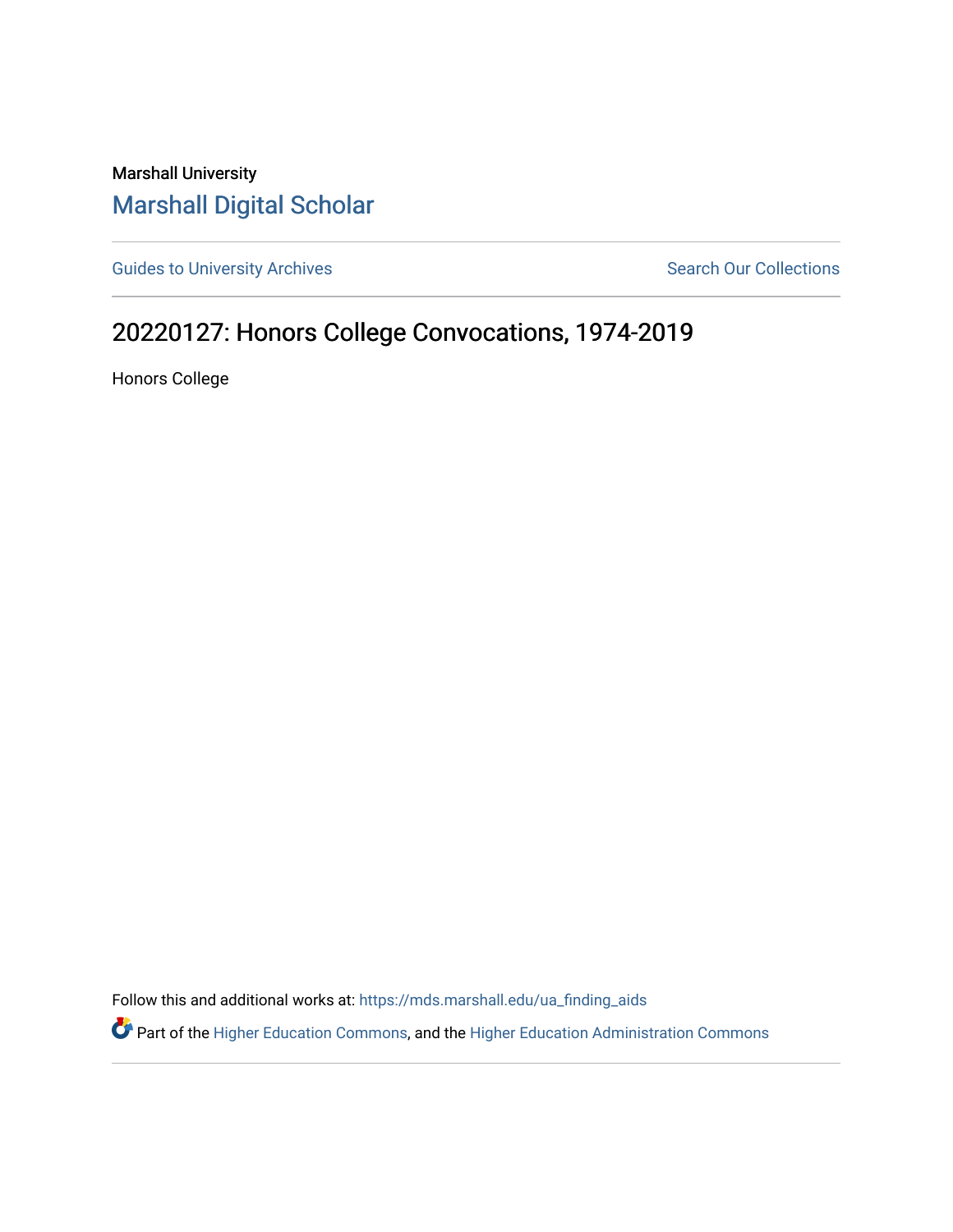## **MARSHALL UNIVERSITY ARCHIVES**

## **INVENTORY**

| <b>Collection Name</b> | <b>Honors Convocations</b> |
|------------------------|----------------------------|
| <b>Record Group</b>    | Honors College             |
| <b>Date Received</b>   | January 27, 2022           |
| <b>Accession #</b>     | 20220127                   |
| Processed by           | Angelica Garcia Barrios    |
| Donor                  | Dr. Brian Hoey             |
| <b>Date Range</b>      | 1974-2019                  |
|                        |                            |

| <b>Binder</b> |                           |
|---------------|---------------------------|
| $1$ of $3$    |                           |
|               | Honors Convocation - 1974 |
|               | Honors Convocation - 1980 |
|               | Honors Convocation - 1981 |
|               | Honors Convocation - 1982 |
|               | Honors Convocation - 1983 |
|               | Honors Convocation - 1984 |
|               | Honors Convocation - 1985 |
|               | Honors Convocation - 1986 |
|               | Honors Convocation - 1987 |
|               | Honors Convocation - 1989 |
|               | Honors Convocation - 1989 |
|               | Honors Convocation - 1990 |
|               | Honors Convocation - 1991 |
|               | Honors Convocation - 1992 |
|               | Honors Convocation - 1993 |
|               | Honors Convocation - 1994 |
|               | Drinko Lectureship - 1994 |
|               | Honors Convocation - 1995 |
|               | Drinko Symposium - 1995   |
|               | Honors Convocation - 1996 |
|               | Honors Convocation - 1997 |
|               | Honors Convocation - 1998 |
|               | Honors Convocation - 1999 |
|               | Drinko Celebration - 1999 |
|               |                           |
| <b>Binder</b> |                           |
| $2$ of $3$    |                           |
|               | Honors Convocation - 2000 |
|               | Honors Convocation - 2002 |